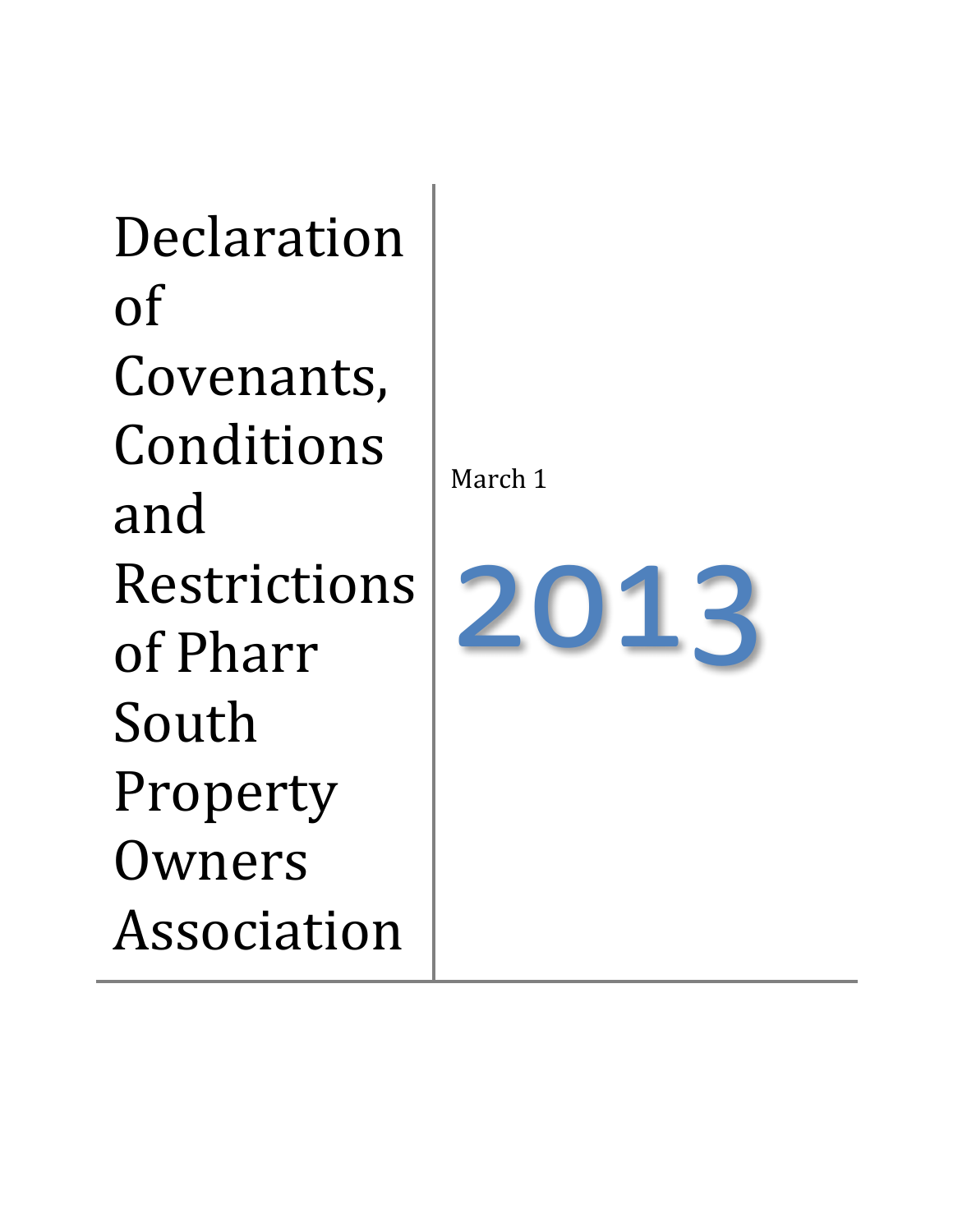# **Contents**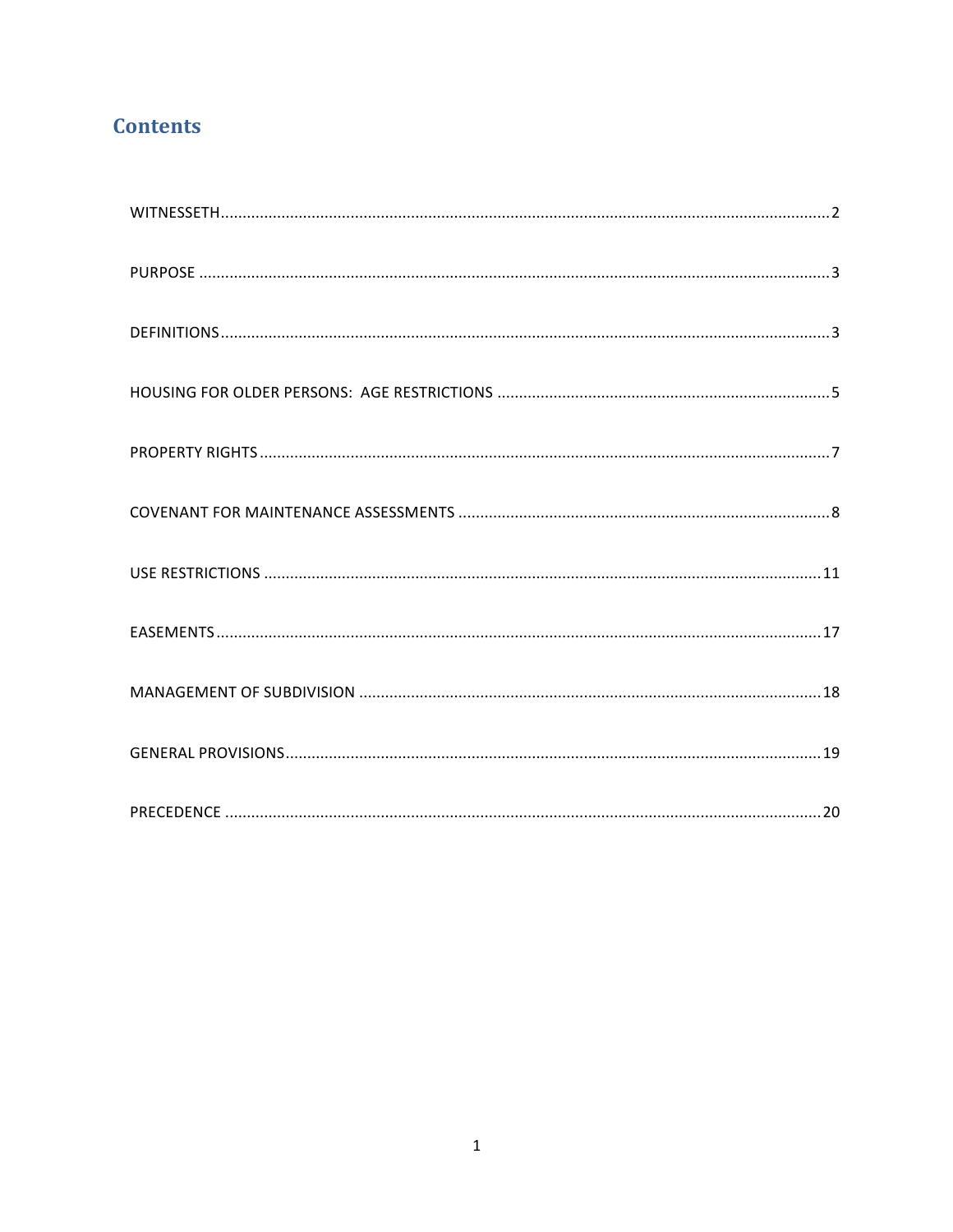# AMENDED AND RESTATED DECLARATION OF

#### COVENANTS, CONDITIONS, AND RESTRICTIONS OF

#### PHARR SOUTH SUBDIVISION UNIT

NO. 1, PHARR SOUTH SUBDIVISION UNIT NO. 2, AND

PHARR SOUTH SUBDIVISION UNIT NO. 3

STATE OF TEXAS

COUNTY OF HIDALGO

THIS DECLARATION, made on the date hereinafter set forth, is made by the undersigned, who constitute the owners of not less than sixty-five percent (65%) of the lots in Pharr South Subdivision Unit No. 1, Unit No. 2 and Unit No. 3, Hidalgo County, Texas.

#### **WITNESSETH**

WHEREAS, there has heretofore been filed a subdivision plat of Pharr South Subdivision Unit No. 1, which plat is recorded in Volume 21; Page 44, of the Map Records of Hidalgo County, Texas, a subdivision plat of Pharr South Subdivision Unit No. 2, which plat is recorded in Volume 21, Page 118, of the Map Records of Hidalgo County, Texas, a subdivision plat of Pharr South Subdivision Unit No. 3, which plat is recorded in Volume 21, Page 188, of the Map Records of Hidalgo County, Texas, and a Declaration of Covenants, Conditions and Restrictions for Pharr South Subdivision Unit *No. 1*, which is recorded in Volume 1650, Pages 118-131, Official Records of Hidalgo County, Texas, and a Declaration of Covenants, Conditions and Restrictions for Pharr South Subdivision Unit No. 2, which is recorded in Volume 1691, Pages 698-700, Official Records of Hidalgo County, Texas, a Declaration of Covenants, Conditions and Restrictions for Pharr South Subdivision Unit No. 3, which is recorded in Volume 1737, Pages 356-358, Official Records of Hidalgo County, Texas, and an Amendment to the Declaration of Covenants, Conditions and Restrictions, which has been recorded in Volume 2944, Pages 461-466, Official Records of Hidalgo County, Texas; and

WHEREAS, the common areas of Pharr South Subdivision Units No. 1, 2, and 3, have been conveyed to Pharr South Property Owners Association, a Texas Non-Profit corporation, [D/B/A Property Owners of Pharr South, (POPS)] for administration of said common areas; and

WHEREAS, the undersigned owners of not less than sixty-five percent (65%) of the lots in said Units 1, 2, and 3, pursuant to Section 9.3 of the Declaration recorded in Volume 1650, Pages 118-131, Official Records of Hidalgo County, Texas, which applies to all three Units, do herein confirm the Plats of said Subdivision Units 1, 2, and 3, and do hereby amend, supersede and replace the Declarations of Covenants, Conditions and Restrictions recorded in Volume 1650, Pages 118-131, Volume 1691, Pages 698-700, Volume 1737, Pages 356-358 and the Amendment to said Declarations recorded in Volume 2944, Pages 461-466, all in the Official Records of Hidalgo County, Texas, with this Amended and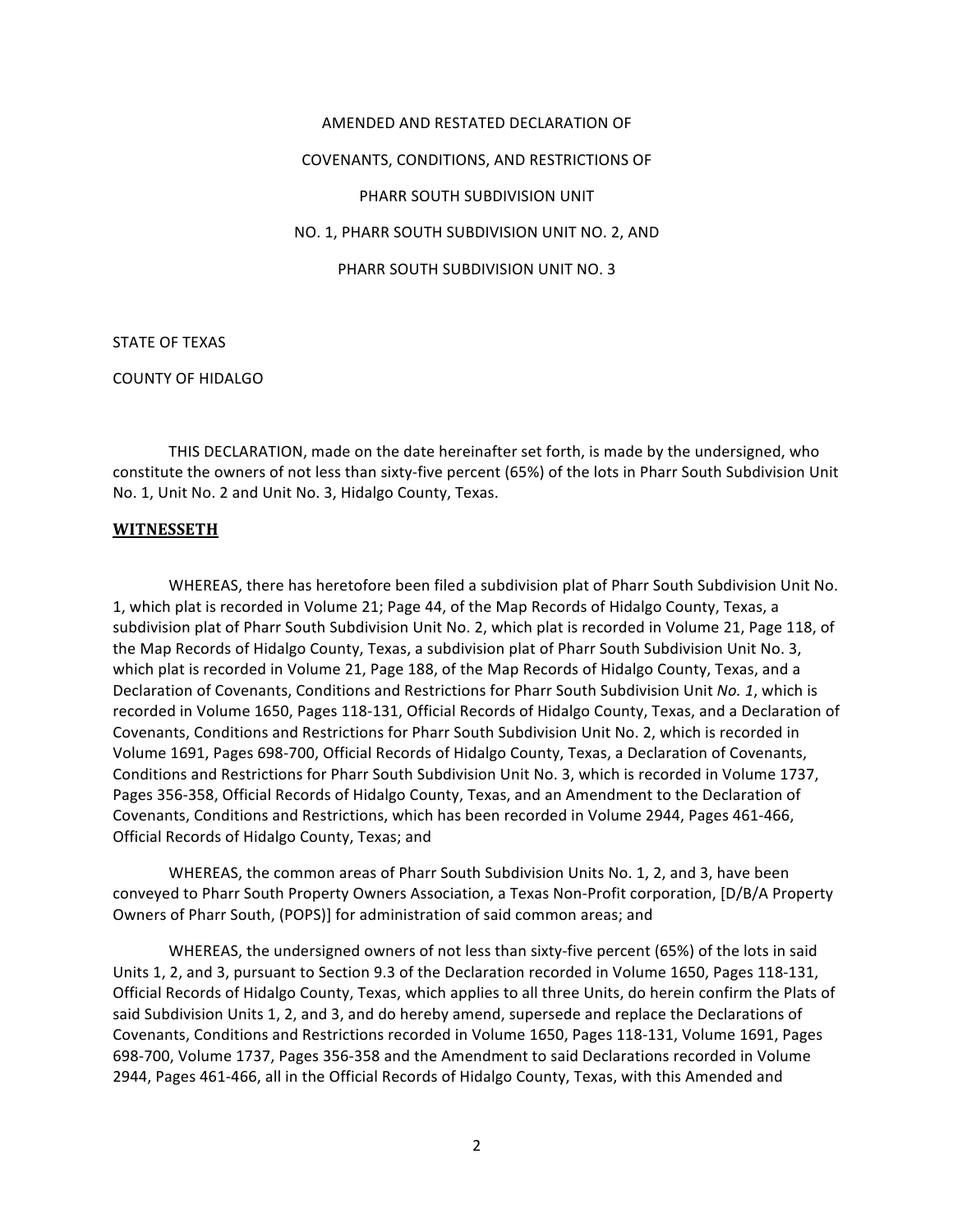Restated Declaration of Covenants, Conditions and Restrictions of Pharr South Subdivision Unit No 1, Unit No. 2, and Unit No. 3 all of said property being described as follows:

All of Pharr South Subdivision, Unit No. 1, Hidalgo County, Texas, according to the map thereof recorded in Volume 21, page 44, Map Records of Hidalgo County, Texas, and all of Pharr South Subdivision, Unit No. 2, Hidalgo County, Texas, according to the map recorded in Volume 21, Page 118, Map Records of Hidalgo County, Texas, and all of Pharr South Subdivision Unit No. 3, Hidalgo County, Texas, according to the map recorded in Volume 21, Page 188, Map Records of Hidalgo County, Texas; and

WHEREAS, the Owners expressly intend to restrict the above-described property so that said Subdivision, Unit No. 1, 2, and 3, operate as Housing for Older Persons who are 55 years of age or older under the Housing for Older Persons Act of 1995 (HOPA).

NOW, THEREFORE, the Owners hereby declare that all of the property above-described shall be held, sold, rented, leased, and conveyed subject to the following easements, restrictions, covenants and conditions, which are for the purpose of protecting the value and desirability of, and which shall run with said property and be binding on all parties having any right, title or interest in said property or any part thereof, their heirs, successors, executors, administrators, and assigns, and shall inure to the benefit of each owner thereof.

## **ARTICLE** I

#### **PURPOSE**

Pharr South Subdivision, Units No. 1, 2, and 3, are intended to be operated for occupancy by persons fifty-five years of age or older in accordance with the Housing for Older Persons Act of 1995 and with Texas Fair Housing Act, which exempts "housing intended and operated for occupancy by at least one individual 55 years of age or older for each unit from the prohibitions against discrimination based on familial status."

# **ARTICLE II**

# **DEFINITIONS**

- 2.1 **"THE ASSOCIATION**" shall mean and refer to the Pharr South Property Owners Association, a Texas Non-Profit Corporation, doing business as Property Owners of Pharr South (POPS), responsible for managing the affairs of the Subdivision.
- 2.2 "BOARD OF DIRECTORS" shall mean the governing body which consists of nine (9) Directors who must be members of the Association.
- 2.3 *"OWNER"* means a person who holds record title to property in the Pharr South subdivision and *includes the personal representative of a person who holds record title to that property.*
- 2.4 "PROPERTIES" shall mean and refer to that certain real property hereinbefore described.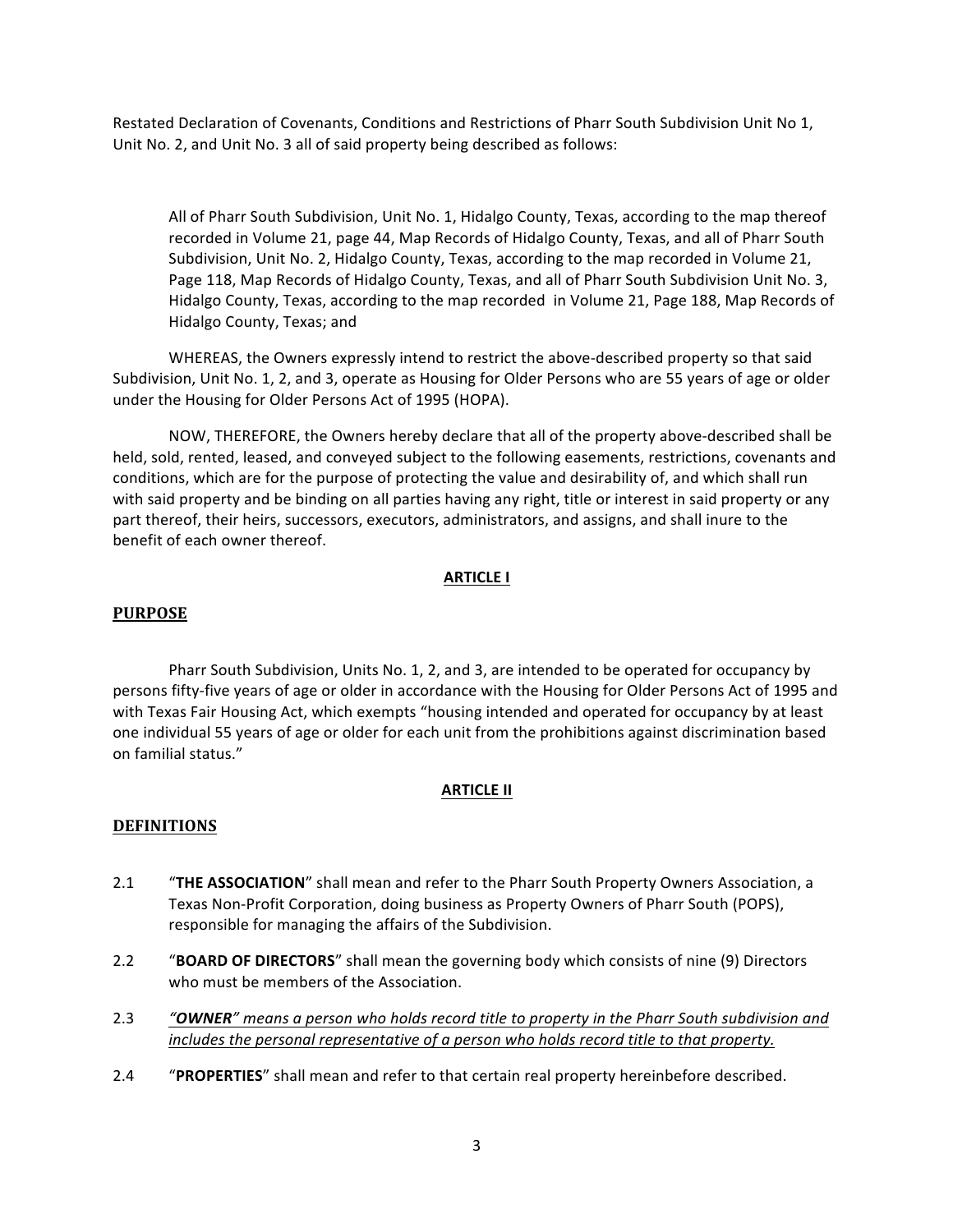- 2.5 "COMMON AREA" shall mean all real property and improvements thereon owned by Pharr South Property Owners Association, other than numbered lots, for the common use and enjoyment of the OWNERS as hereinbefore described.
- 2.6 "LOT" shall mean and refer to any numbered lot or plot of land shown in any recorded subdivision Map or Plat of the Properties with the exception of the COMMON AREA.
- 2.7 **"MOBILE HOME** or **MANUFACTURED HOME**" shall mean a movable dwelling unit designed and constructed (not constructed on site) for permanent occupancy by a single family which contains permanent eating, cooking, sleeping and sanitary facilities, which is designed to be moved by axles and wheels forming a part of such unit (which axles and wheels may, however, be removed while the unit is at rest) and which units are manufactured with complete plumbing and electrical systems ready for hook up. MOBILE HOME or MANUFACTURED HOME shall not be deemed to include a travel trailer, motor home, 5<sup>th</sup> wheel, camper, or any kind of recreational vehicle or "homemade" dwelling.
- 2.8 "RECREATIONAL VEHICLE" or "RV" shall mean Motor Homes, 5<sup>th</sup> wheel, any travel trailers pulled by a tow vehicle, pick-ups with slide-in living quarters, vans with living facilities and fold down or slide-out units.
- 2.9 **"PARK MODEL**" is a housing unit under 400 square feet designed and constructed for permanent *occupancy by a single family.*
- 2.10 **"ASSESSMENT"** means a regular assessment, special assessment, or other amount a property *owner is required to pay a property owners' association under the dedicatory instrument or by law.*
- 2.11 **"REGULAR ASSESSMENT"** means an assessment, a charge, a fee, or dues that each owner of property within a residential subdivision is required to pay to the property owners' association on a regular basis and that is designated for use by the property owners' association for the benefit of the residential subdivision as provided by the restrictions.
- 2.12 **"DEDICATORY INSTRUMENT"** means each governing instrument covering the establishment, *maintenance, and operation of a residential subdivision. The term includes restrictions or similar instruments subjecting property to restrictive covenants, bylaws, or similar instruments governing* the administration or operation of a property owners' association, to properly adopted rules and regulations of the property owners' association, and to all lawful amendments to the covenants, bylaws, rules, or regulations.
- 2.13 **"DECLARATION**" means an instrument filed in the real property records of a county that includes restrictive covenants governing a residential subdivision.
- 2.14 *"MANAGEMENT CERTIFICATE"* means a certificate that THE ASSOCIATION shall record in Hidalgo County, TX., signed and acknowledged by an officer or the managing agent of the association in accordance with requirements outlined in Chapter 209, Texas Residential Property *Owners Protection Act, of the Texas Property Code.*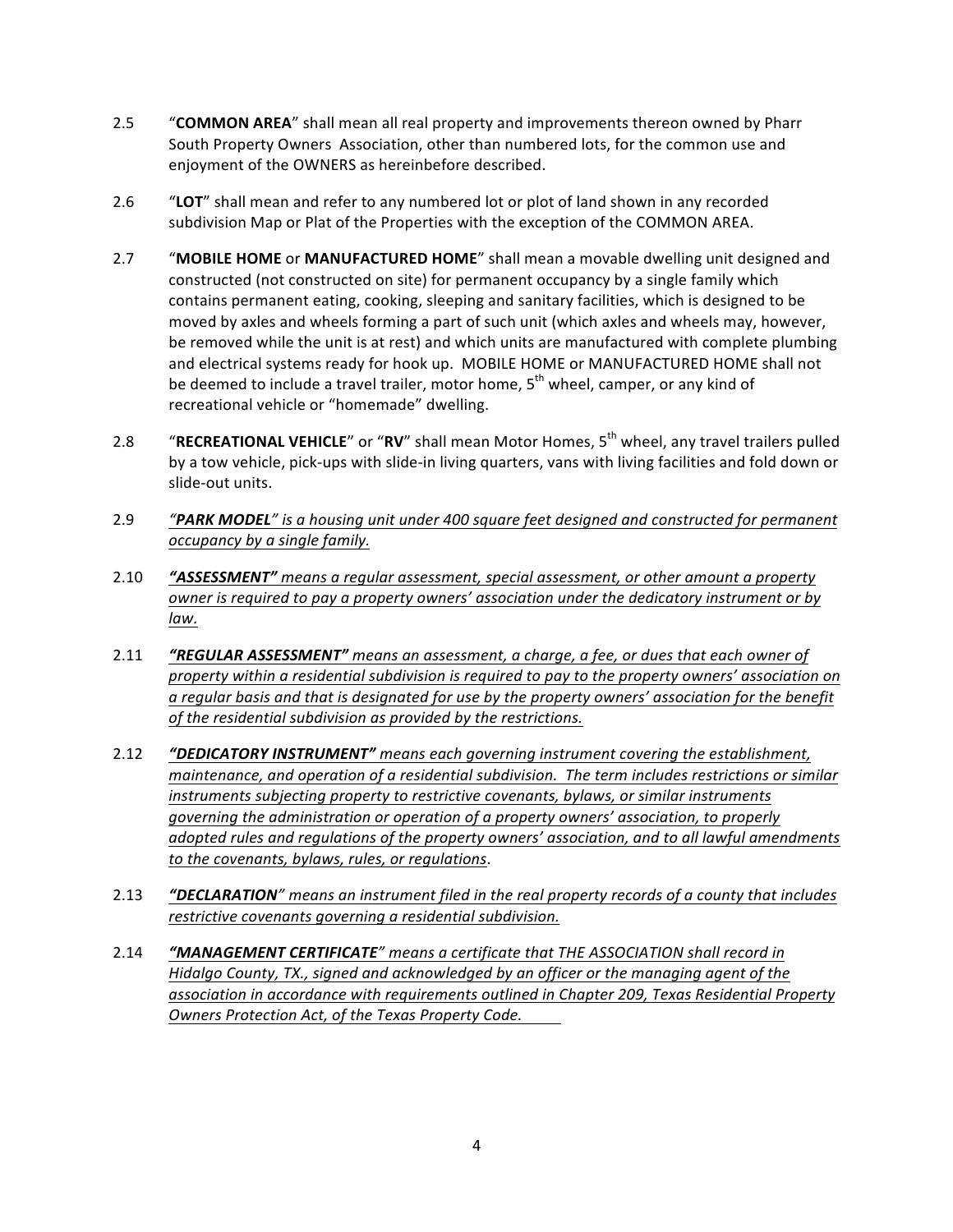#### **ARTICLE III**

#### **HOUSING FOR OLDER PERSONS: AGE RESTRICTIONS**

- 3.1 The use of the property is restricted so that it is a private residential housing subdivision for persons 55 years of age or older in which each of its residential units, if occupied, must be occupied by at least one  $(1)$  person fifty-five years of age or older. This paragraph and the restrictions, stipulations and conditions set forth below are designed to maintain such use.
	- (a) No owner shall occupy or use a lot, or residence, and such outbuildings as are customarily appurtenant thereto, or permit the same or any part thereof to be used or occupied for any purpose other than a private residence.
	- (b) The Property is intended and operated as a whole as housing for persons 55 years of age or older and is planned, marketed and designed to meet the physical and social needs of older persons. There shall be no child or children under the age of eighteen (18) years in residency or occupancy in a Residential Unit. Children under the age of 18 years may visit a Residential Unit as a guest of the Residents of the Residential Unit for a period of not more than thirty (30) days in any twelve (12) month period and no child or children under the age of 18 years shall be permitted to use the Common Areas unless supervised by a responsible adult. Occupancy is restricted to situations wherein at least one person who is 55 years of age or older, per lot or residence, is in occupancy, temporary and limited absences excepted. Also excepted are instances where such qualifying occupancy involuntarily ceases due to the death or physical or mental disability of the qualifying person 55 years of age or older. Also, excepted from the provisions of this clause shall be residences not in compliance with such provisions at the time of recording of this document, however, all instances of any exception shall cease upon any subsequent conveyance by sale, lease, inheritance, becoming in compliance herewith, or otherwise, of the lot or residence excepted. The Board, in its sole and absolute discretion, shall have the right and power to determine when a person "occupies or resides" in a Residential Unit.
	- (c) Each Resident, as and when requested to do so by the Board, shall furnish the Board with the names and ages of all occupants of the Residential Unit and such affidavits and other documents as the Board may request to verify the age of such occupants. In the event there is a change in the occupancy of a Residential Unit, the Owner immediately shall notify the Board in writing of such change and comply with all rules and regulations adopted by the Board for verification of occupancy.
	- (d) The Board shall make, publish and adhere to rules, policies and procedures to demonstrate the intent that the Property is intended and operated for occupancy by persons 55 years of age or older and the Board may, from time to time, adopt, amend and repeal rules and regulations pertaining thereto. Furthermore, the Board shall comply with any rules issued by the Secretary of Housing and Urban Development for verification of occupancy. The policies and procedures shall provide for verification of Residents by reliable surveys and affidavits or other means as permitted by said Acts.
	- (e) No property in the Subdivision, Units 1, 2, and 3, shall be conveyed, whether by sale, lease, re-lease, renewal of existing lease, or otherwise, to any party buying, leasing, re-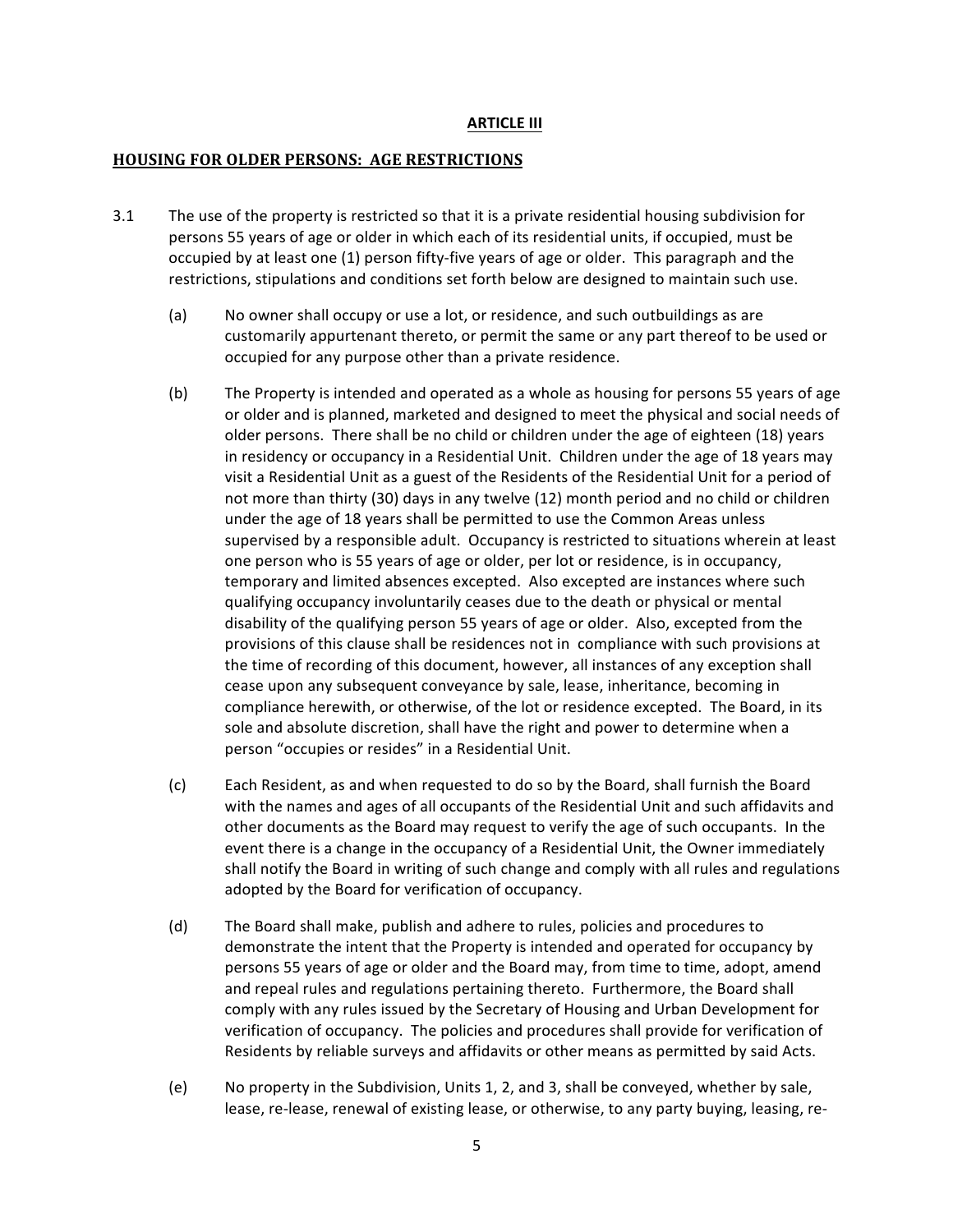leasing, or renewing a lease for the benefit of an identified or prospective occupant grouping without at least one member of such identified or prospective occupant grouping being fifty-five (55) years of age or older. Nothing contained in this Subsection shall prohibit the conveyance of property to:  $1$ ) parties taking possession and/or ownership of such property for the benefit of one or more relatives age 55 or older and such relative or relatives in fact being the actual occupants of such property; 2) households purchasing property for future occupancy for such future time when at least one person belonging to such household is 55 years of age or older.

- (f) Monitoring Compliance; Appointment of Attorney-in-Fact.
	- (1) The Association shall have the power and authority to enforce this Article in any legal manner available, as the Board deems appropriate, including, without limitation, conducting a census of the occupants of the Lots, requiring birth certificates, or other proof of age for each occupant of the lot to be provided to the Board on a periodic basis, and taking action to evict the occupants of any Lot which is not in compliance with the requirements and regulations of this Article. **EACH OWNER HEREBY APPOINTS THE ASSOCIATION AS ITS ATTORNEY-IN-FACT** FOR THE PURPOSE OF TAKING LEGAL ACTION TO DISPOSSESS, EVICT, OR **OTHERWISE REMOVE THE OCCUPANTS OF HIS OR HER UNIT AS NECESSARY TO ENFORCE COMPLIANCE WITH THIS ARTICLE.** Each owner shall fully and truthfully respond to any and all requests by the Association for information regarding the occupancy of his or her Lot, that, in the judgment of the Board, are reasonably necessary to monitor compliance with this Article.
	- (2) Each Owner shall be responsible for ensuring compliance for its Lot with the requirements and restrictions of this Article and the rules of the Association adopted hereunder by itself and by its tenants and other occupants of its Lots. **EACH OWNER, BY ACCEPTANCE OF TITLE TO A LOT, AGREES TO INDEMNIFY, DEFEND, AND HOLD HARMLESS THE ASSOCIATION FROM ANY AND ALL CLAIMS, LOSSES, DAMAGES, AND CAUSES OF ACTION THAT MAY ARISE FROM FAILURE OF SUCH OWNER'S LOT TO SO COMPLY.**
	- (3) The requirements contained in this Article are intended to comply with the exemption requirements under the above-referenced Acts and any regulations now or hereafter issued therefore. Notwithstanding anything herein contained to the contrary, it is acknowledged and agreed that although it is the intent of the Association that the Properties is intended to be and that it is operated for occupancy by persons fifty-five (55) years of age or older in compliance with the Fair Housing Acts which exempts "housing for older persons" from the prohibition against discrimination based on familial status, no representations or warranty is made that the Properties comply or will comply with the Fair Housing Acts, and if for any reason the Properties is deemed not in compliance with the Fair Housing Acts and therefore not exempt from the prohibitions against discrimination based on familial status, the Association shall have no liability in connection therewith. Notwithstanding anything herein contained to the contrary, the Board, may amend the provisions of this Article, to the extent that it deems necessary or appropriate, without the approval of the Members, in order to comply with the exemption requirements under said Acts or any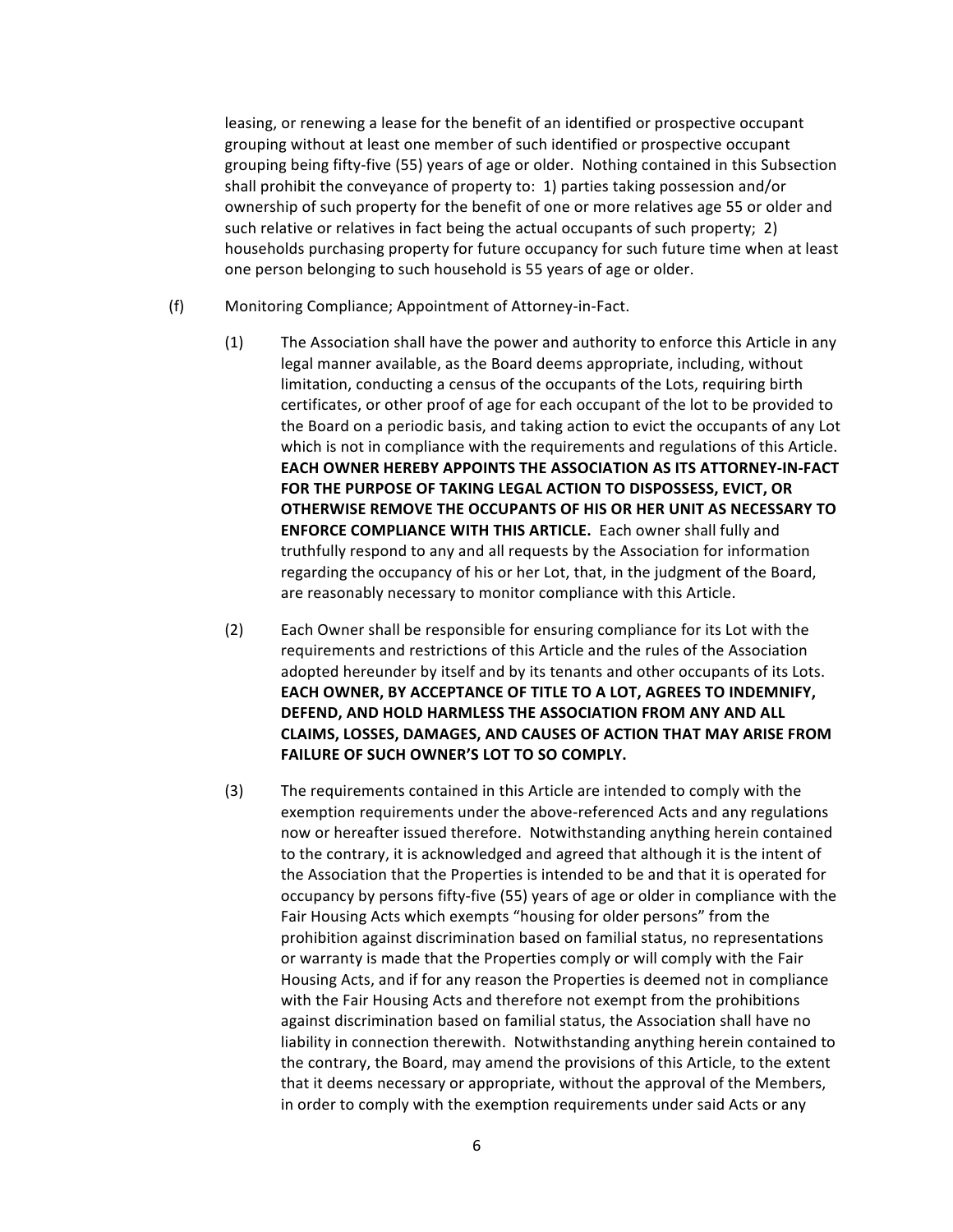other regulations now or hereafter issued therefore, as they may be amended from time to time, with respect to "housing for older persons".

#### **ARTICLE IV**

#### **PROPERTY RIGHTS**

#### 4.1 OWNER'S EASEMENTS OF ENJOYMENT

Every OWNER shall have a right and easement of enjoyment in and to the COMMON AREA that shall be appurtenant to and shall pass with the title to every lot, subject to the following provisions:

- (a) The right of THE ASSOCIATION to charge admission and other fees for the use of any recreational facility situated or conducted upon the COMMON AREA.
- (b) The right of THE ASSOCIATION to suspend the right to the use of recreational facilities by any OWNER, members of his family or tenants for any period during which any charges against his lot remains unpaid or for any infraction of its published rules or regulations by the OWNER or members of his family or tenants, subject to any notice or other requirements contained in Chapter 209, Texas Residential Property Owners Protection Act, of the Texas Property Code, now or as may be amended from time to time.
- (c) The right of THE ASSOCIATION to establish a schedule of monetary fines and or a single fine to be assessed against any OWNER for violation or infraction of these COVENANTS, bylaws or its published rules or regulations, in addition to the sanction of (b) above, with recovery applied in the same manner as provided for in ARTICLE V, subject to any notice or other requirements contained in Chapter 209, Texas Residential Property Owners Protection Act, of the Texas Property Code, now or as it may be amended from time to time.
- (d) The right of THE ASSOCIATION to limit the number of guests of OWNERS or their RENTERS and the time length of their stay.
- (e) The right of THE ASSOCIATION to ownership and operation of any commercial uses in the Common Area such as coin-operated laundry, vending machines and any other business uses including a retail store and business office.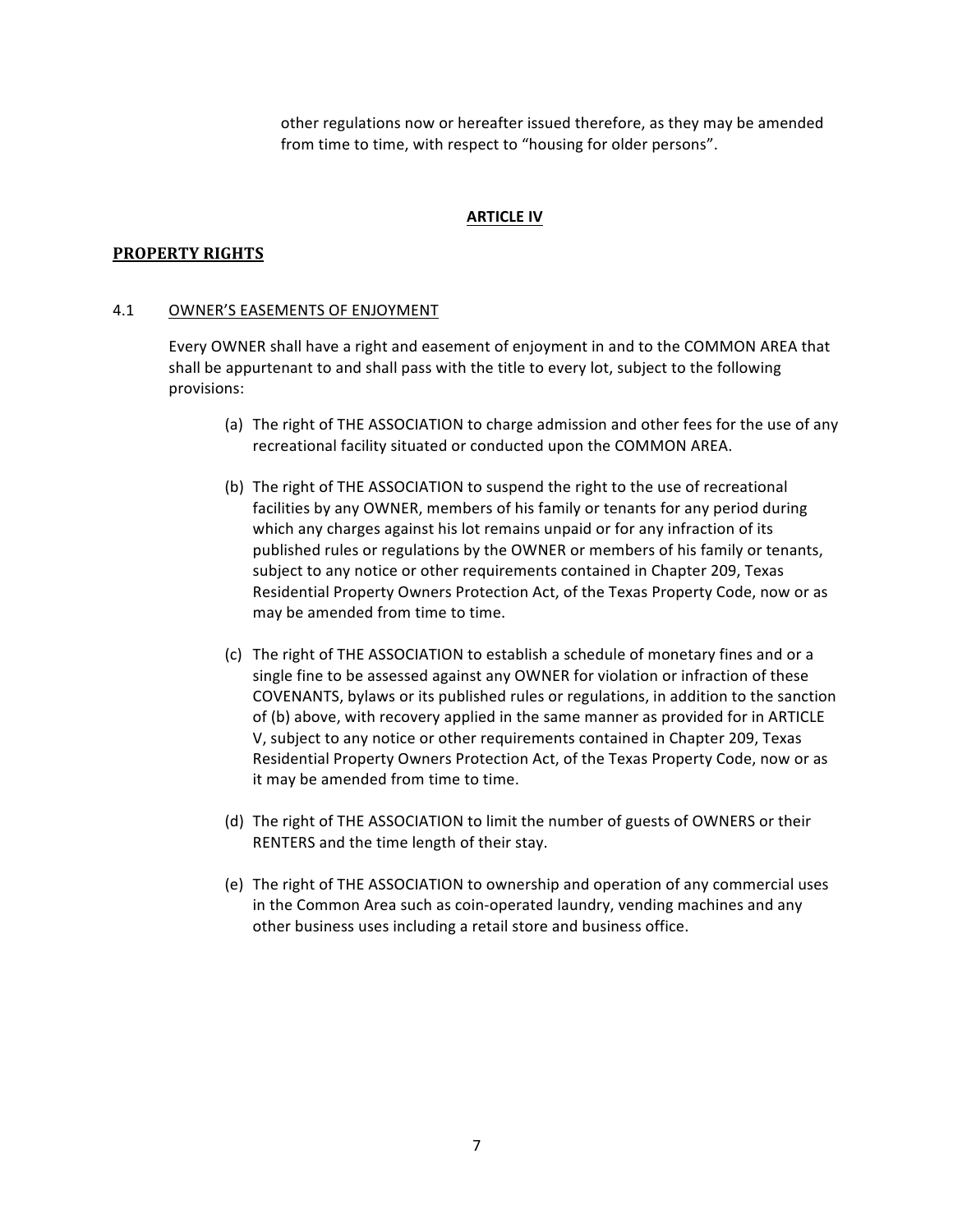## 4.2 DELEGATION OF USE

Any OWNER may delegate his right of enjoyment to the COMMON AREA to the members of his immediate family (those related by blood or marriage), his tenants or to a purchaser who is under contract to buy and who resides on the property. OWNERS must assure that tenants register immediately upon occupancy in accordance with rules established by THE ASSOCIATION.

# 4.3 PARKING RIGHTS

The use of all parking areas around the COMMON AREA and upon the streets of the Subdivision shall be subject to the exclusive control and management of THE ASSOCIATION with the exception that no street area can be designated for storage of any type of vehicle including RVs or recreational equipment. No overnight parking of motor vehicles, Motor homes, 5<sup>th</sup> wheels or any type of towed recreational vehicle, utility trailer or boat, that may be owned or controlled either by owners, residents, relatives, visitors or outsiders, is allowed on the streets of the Subdivision. Special rules may be formulated by THE ASSOCIATION for loading and unloading of Vehicles owned by OWNERS. THE ASSOCIATION is granted the authority to order the removal, by towing of vehicles, including RVs of owners or guests, renters or visitors, who violate parking rules formulated by THE ASSOCIATION, at no expense to THE ASSOCIATION.

# **ARTICLE V**

# **COVENANT FOR MAINTENANCE ASSESSMENTS**

# 5.1 CREATION OF THE LIEN AND PERSONAL OBLIGATION OF ASSESSMENTS, FINES AND FEES

Each OWNER of any lot by acceptance of a Deed therefore, whether or not it shall be so expressed in such Deed, is deemed to covenant and agree to pay to THE ASSOCIATION annual assessments or charges which are due and payable on January 1 of each year: however payment may be made in four (4) equal installments on January 1, April 1, July 1, and October 1 of each year. If a quarterly installment is not made within ten (10) days of the due date, a late fee and interest will be assessed and added in accordance with section 5.6. If quarterly installments are not paid by thirty (30) days past the due date THE ASSOCIATION shall cause a lien to be placed against said *property in accordance with Chapter 209, Texas Residential Property Owners Protection Act, of the Texas Property Code.*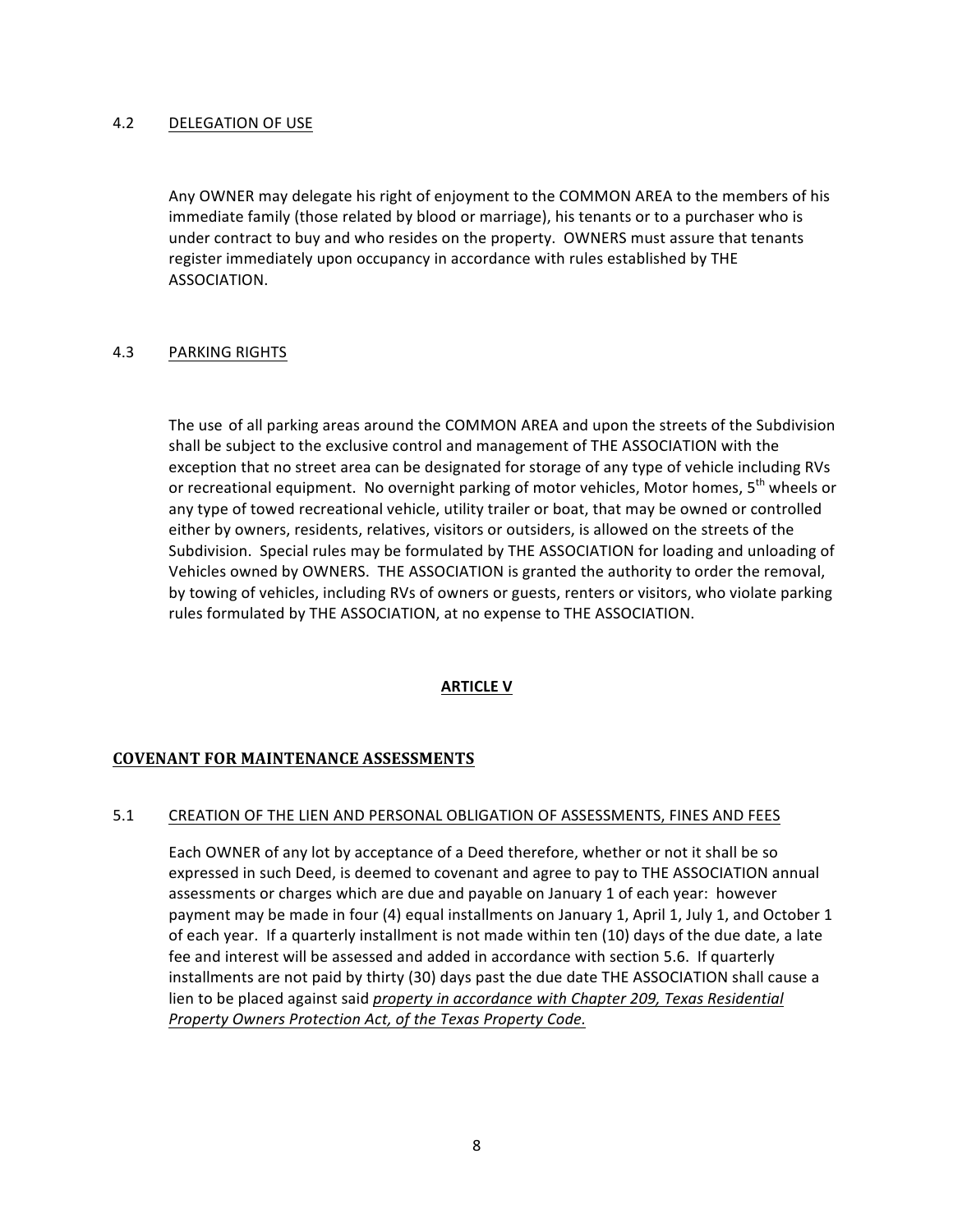## 5.2 PURPOSE OF ASSESSMENTS

The annual assessment levied by THE ASSOCIATION shall be used to fund the daily operation of the COMMON AREA, promote the recreation, safety and welfare of the residents of the properties; maintain a contingency fund for emergency and replacement of equipment; maintain and/or improve all of the facilities and buildings within the COMMON AREA including the repair and maintenance of the streets, curbs, sidewalks, esplanades, lighting and security of the COMMON AREA within the Subdivision.

In addition to the annual assessment authorized above, THE ASSOCIATION may levy a special assessment for the purpose of defraying, in whole or in part, the cost of any construction, reconstruction, repair or replacement of a capital improvement upon the COMMON AREA, including fixtures related thereto, or for the construction, reconstruction, repair or replacement of any portion of any utility system serving the property or for the repair or replacement of streets serving the subdivision.

# 5.3 RATE OF ASSESSMENT

Either an increase in the annual assessment or a special assessment;

- (a) Must have the approval of 65% of the *members entitled to vote* present, or *represented by proxy or voting on the issue by absentee ballot or voting by any* other method permitted by Chapter 209, Texas Residential Property Owners **Protection Act, of the Texas Property Code as now enacted or as may be** amended from time to time, at an annual meeting or a special meeting of the membership (Annual and special meetings must have a quorum of 180 *voting members* in attendance at the meeting in order for any conducted business to be valid.) or
- (b) May be done by a written and signed statement from a minimum of 180 lot owners and obtaining the approval of 65% of those owners signing.

Both annual and special assessments must be fixed at a uniform rate for all lots and shall be collected as specified in 5.4 and deposited in the general fund of the association.

# 5.4 DATE OF COMMENCEMENT OF ASSESSMENTS

THE ASSOCIATION shall set the assessment by December 1 of each year. A notice of the annual assessment will be sent to every OWNER subject thereto in a letter that announces the date and business of the annual meeting.

Any special assessment legitimately established by following the procedures specific in these Covenants, will become due and payable in full on the day specified. The process for notification and treatment of unpaid special assessments will be the same as specified in section 5.1.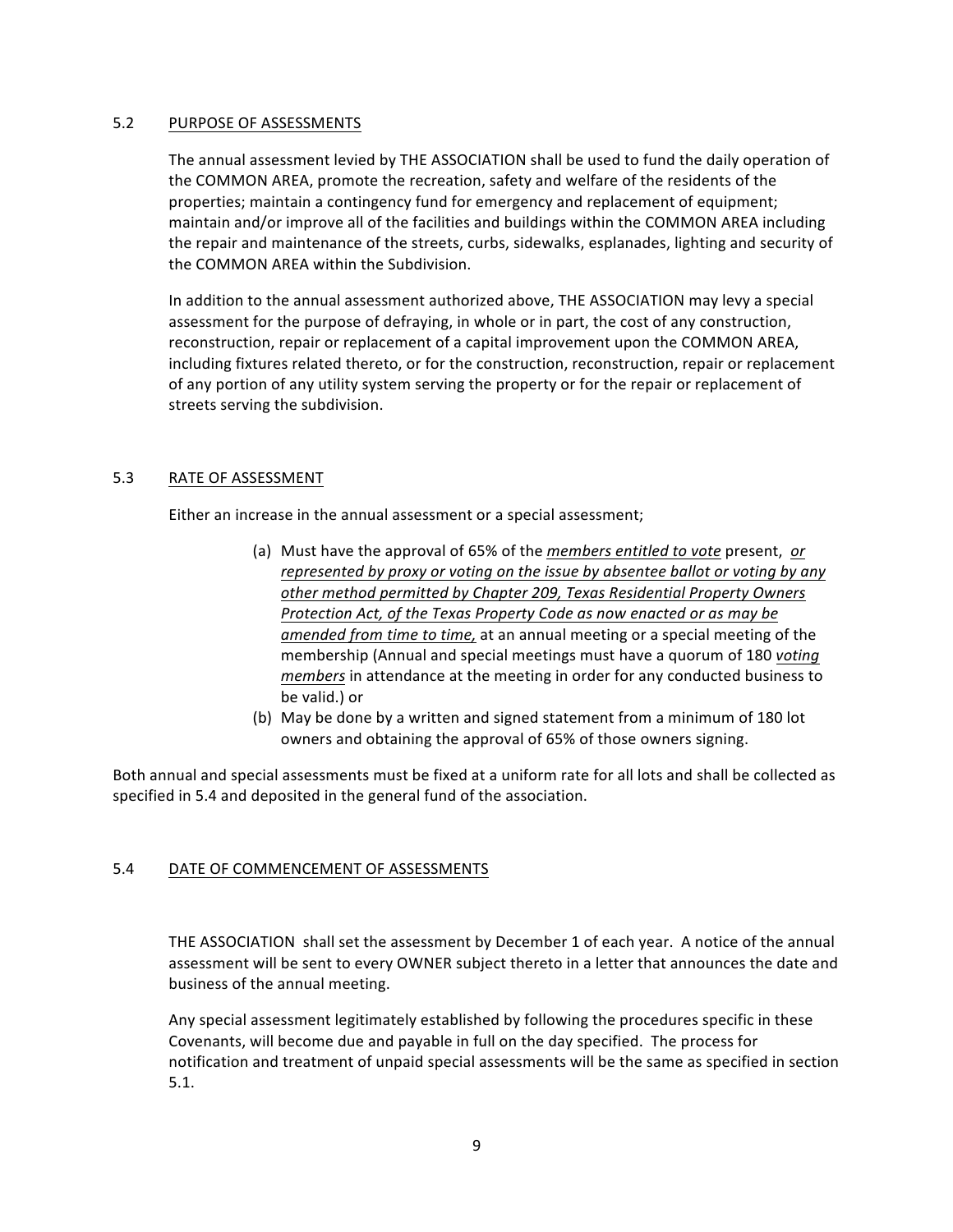#### 5.5 DISBURSEMENT OF NON ASSESSMENT INCOME

Receipts from all activities and contracts will be deposited in the General Fund of THE ASSOCIATION.

#### 5.6 EFFECT OF NONPAYMENT OF ASSESSMENTS, FINES, OR FEES - REMEDIES OF THE ASSOCIATION

In addition to the provisions of Section 5.1 the following remedies of non-payment are available to THE ASSOCIATION. If a quarterly installment of any annual assessment or if a special assessment, fine or fee, is not paid within ten (10) days after the due date, a late fee and interest will be assessed and added for each quarter period or any part of a quarter period.

THE ASSOCIATION may bring an action at law against the OWNER personally obligated to pay the same, or foreclose the lien against the property. Each such OWNER, by his acceptance of a Deed to a lot, hereby expressly vests in THE ASSOCIATION, or its agents, the right and power to bring all actions against such OWNER personally for the collection of such charges as a debt and to enforce the aforesaid lien by all methods available for the enforcement of such liens, including judicial foreclosure by an action brought in the name of THE ASSOCIATION in a like manner as a mortgage or Deed of Trust Lien on real Property, and such OWNER hereby expressly grants to THE ASSOCIATION Power of Sale in connection with said lien. The lien provided for in this Section shall be in favor of THE ASSOCIATION. The foregoing is subject to any notice and other requirements of Chapter 209 of the Texas Property Code as now enacted or as may be amended from time to time. No Owner may waive or otherwise escape liability for the assessment, fine, or fee provided for herein by non-use of the COMMON AREA, or by the sale or abandonment of his lot.

THE ASSOCIATION shall, upon demand, and for a reasonable charge, furnish a certificate signed by a representative of THE ASSOCIATION setting forth whether the assessment, fine or fee on a specified lot has been paid.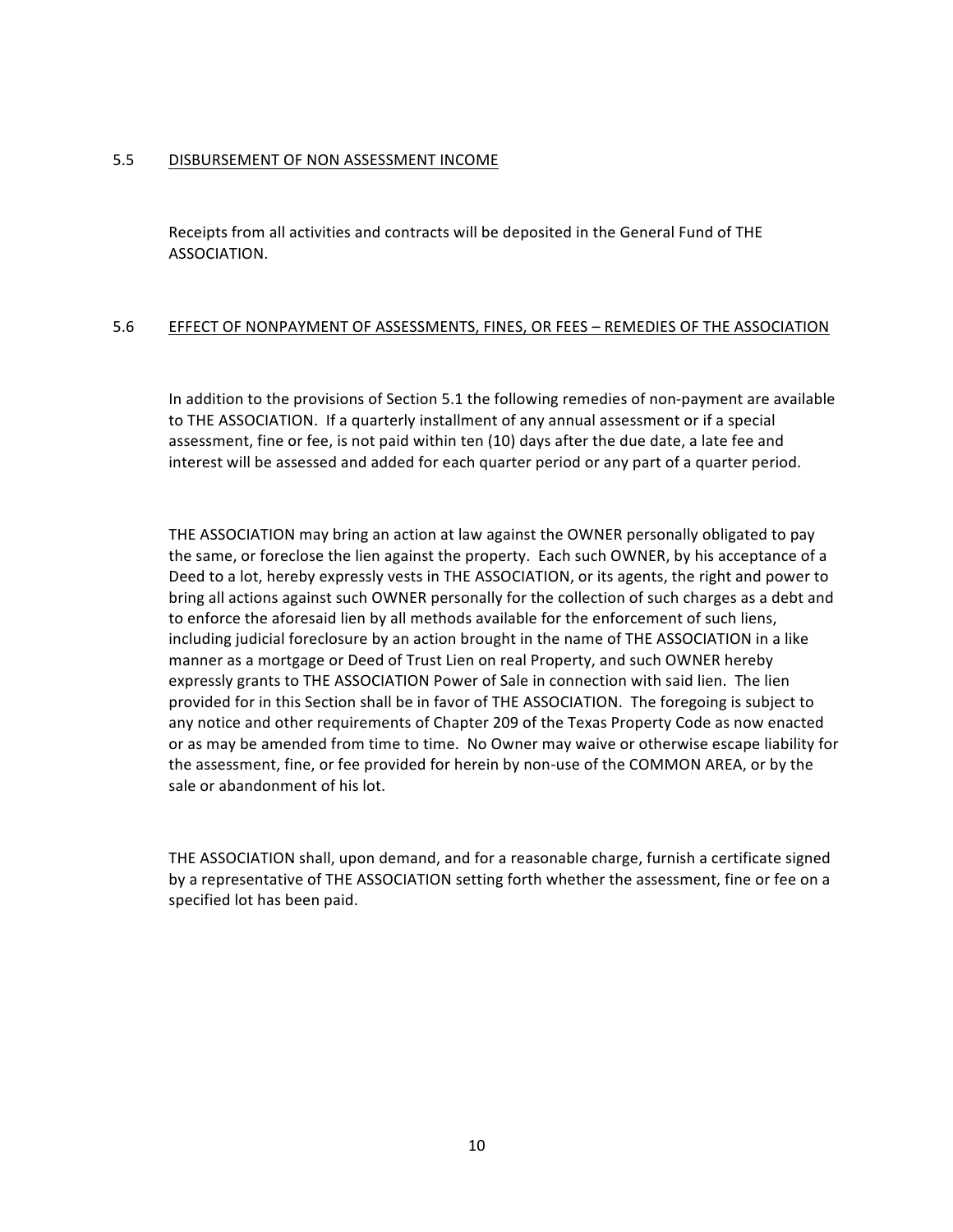## 5.7 SUBORDINATION OF THE LIEN TO MORTGAGES

The lien of the assessments, fines or fees provided for herein shall be subordinate to the lien of any first mortgage. Sale or transfer of any lot shall not affect the assessment, fine or fee lien. However, the sale or transfer of any lot pursuant to mortgage foreclosure or any proceeding in lieu thereof shall extinguish the lien of such assessments as to payments, which became due prior to such sale or transfer. No sale or transfer shall relieve such lot from liability for any assessments thereafter becoming due or from the lien thereof.

## **ARTICLE VI**

# **USE RESTRICTIONS**

## 6.1 GENERAL USE RESTRICTIONS

- (a) Only one household is permitted per Lot. A household is defined as not more than two persons living together. A variance may be requested in writing from THE ASSOCIATION when extenuating circumstances exist.
- (b) No owner shall occupy or use his lot, RV or mobile home and such outbuildings as are customarily appurtenant to RV or mobile home, or permit the same or any part thereof to be occupied or used for any purpose other than as a private residence for the owner, his family, guests and tenants. No detached building can be used as sleeping quarters at any time.
- (c) THE ASSOCIATION may, at its discretion, appoint an architectural committee and/or a compliance committee composed of three (3) members and any committee so appointed shall act upon all architectural and compliance matters as delegated by the Board of Directors.

#### 6.2 MINIMUM SIZE, AGE, ETC.

- (a) Mobile Homes, Manufactured Houses or Park Models may be placed on lots of a size that may accommodate them provided the placement limitations are adhered to as provided by Section 6.5 of this document.
- (b) No Mobile Home, Manufactured House or Park Model shall be placed on a lot or moved and replaced on another lot, which shall have been manufactured more than five (5) calendar years prior to being so placed. All Mobile Homes, Manufactured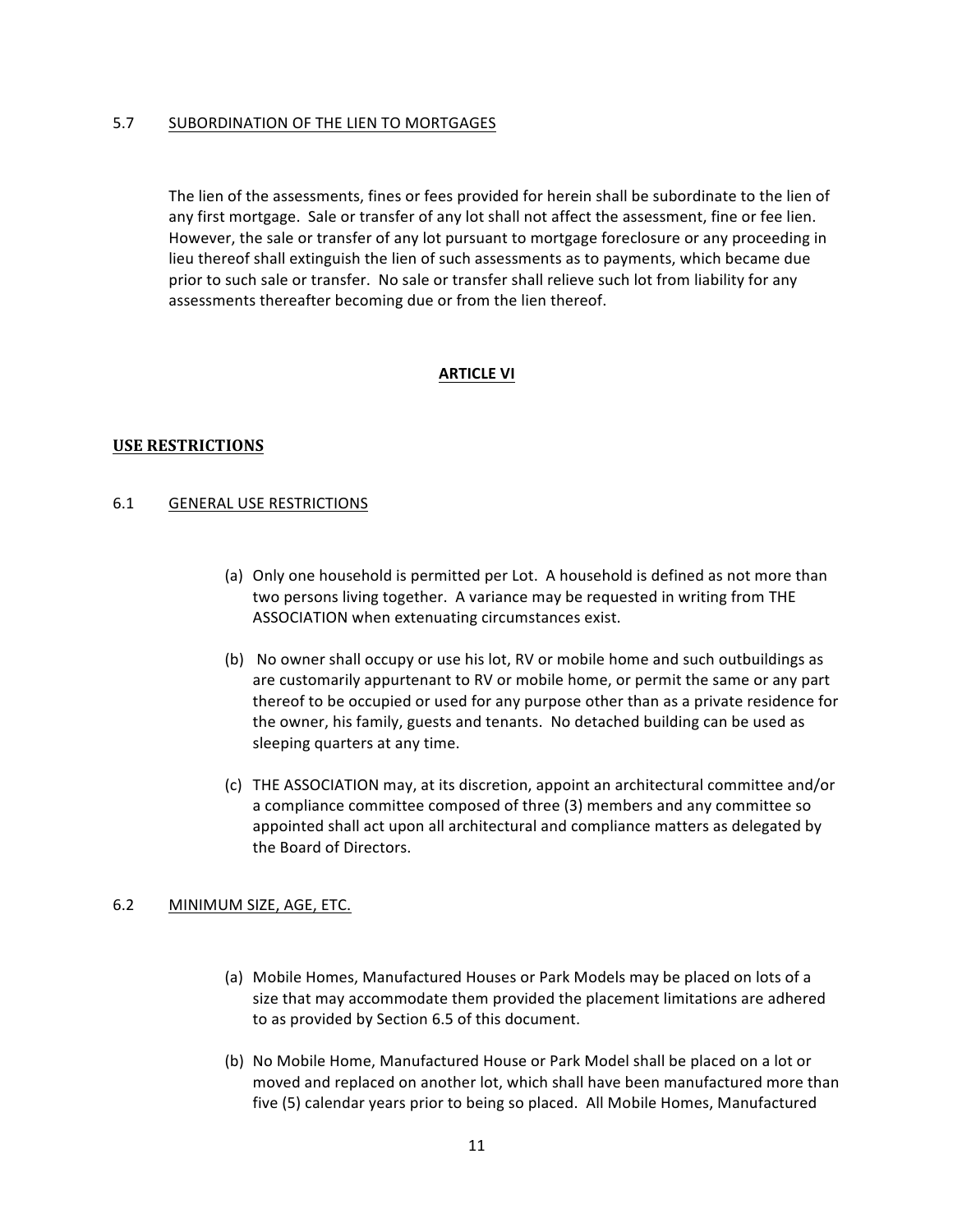Houses and Park Models must be completely covered and enclosed from ground level to the lower portion of the outside walls, including additions of porches and/or decks, free standing or attached, within thirty (30) days of completion of the installation or completion of an addition.

- (c) No Mobile Home, Manufactured House, or Park Model may have two stories (living quarters above living quarters).
- *(d)* No placement of a Mobile Home, Manufactured House, Park model or storage building or other type of building or construction, alteration, movement, change or addition to any existing structure costing in excess of five hundred dollars (\$500.00) may be commenced until plans and specifications showing the nature, kind, shape, height, materials, color and location of the same shall have been submitted in writing with drawings for approval by THE ASSOCIATION to determine the harmony of external design and location in relation to surrounding structures and topography prior to obtaining the required Building Permit from the City of Pharr, TX. No construction or movement shall be commenced without said permit. Replacement roofing, new siding, replacement windows and skirting, will not be subject to approval by the director of that district, but shall be installed in strict accordance with the manufacturer's instructions. Masonry skirting shall be installed using standard construction practices. All skirting shall be made of a material that is *insect resistant.*
- (e) No more than one (1) Mobile Home, Manufactured House, Park Model or RV shall share or be placed on any one lot. RV units less than twenty-two (22) feet in length with cooking and sleeping provisions may be parked on a lot as a second unit provided the unit is used only for transportation of the occupant and is not used as living or sleeping quarters at any time while it is parked.
- (f) Lots restricted to Mobile Home or Manufactured Houses are: Lot Numbers 1, 29, 52 through 118, 178 through 322, 381 and 382.
- $(g)$  Lots, which may be used for, approved Mobile Homes, Park Models or RVs: Lot Numbers 2 through 28, 30 through 51, 119 through 177 and 323 through 380.
- (h) Lots on which the storage of one RV on the rear forty (40) feet is permitted are lot Numbers 178, 179, 272 through 292, 381 and 382. Any RV stored on any one of these lots may not be used for residential purposes or occupied as living quarters in any manner whatsoever. The provision is for storage only. Said RV shall be maintained in a movable condition at all times and wheels and axles shall not be removed (except pickup campers).
- (i) There shall be no garage or outbuilding, attached or detached, permitted on any lot with any door that exceeds nine (9) feet in height.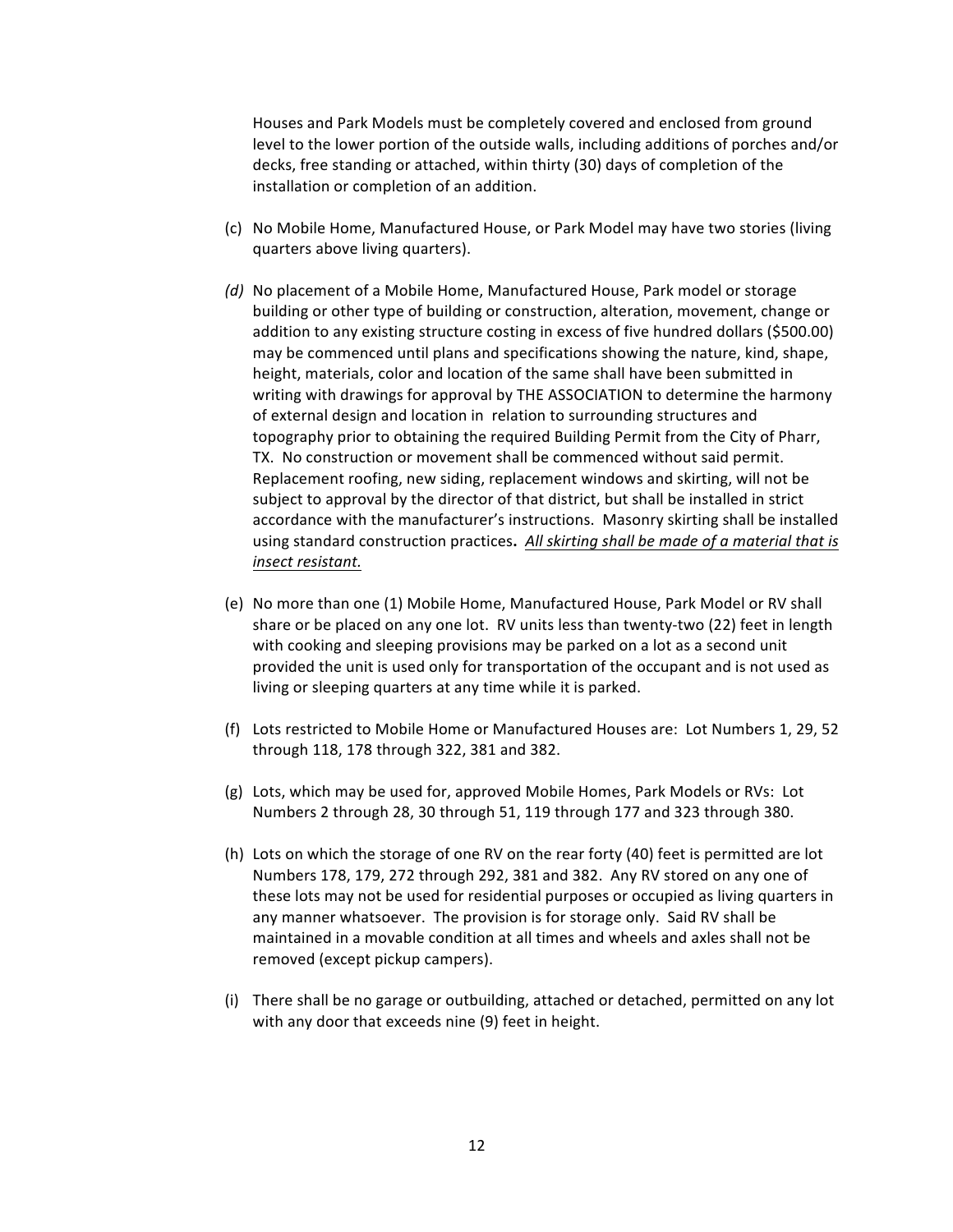## 6.3 TEMPORARY STRUCTURES

No temporary structures are allowed.

## 6.4 STORAGE

No water craft of any kind, boat, boat trailer, truck, heavy equipment or utility trailer may be temporarily or permanently parked or openly stored on any lot except for loading or unloading. Boats and their trailers and utility trailers may be stored in closed garages or sheds. Only one RV may be parked or stored on developed lots normally used as a developed RV residence. Only one RV may be stored on lots designated for storage on the back forty (40) feet. No Motor Home,  $5<sup>th</sup>$  wheel or any type of towed recreational vehicle may be parked or stored on an undeveloped lot. Storage of an RV on a developed RV lot is permissible.

# 6.5 PLACEMENT

*Placement of all Mobile Homes, Manufactured Homes, Park Models, or structures must comply* with the easement requirements recorded in the Plats of Pharr South Subdivision No. 1, No. 2, and No. 3 as registered with the map records of Kelly-Pharr Subdivision, City of Pharr, Hidalgo *County, Texas.* The above items must be approved by a permit from THE ASSOCIATION.

An RV and any slide outs must follow the same placement rules as in the first paragraph except that no permit is required.

#### 6.6 OFF STREET PARKING

Each OWNER shall within thirty (30) days after a Mobile Home or Manufactured House or RV is placed on a lot, provide a driveway and a hard surfaced parking facility for off street parking for such OWNER'S vehicles and for vehicles of guests. This restriction shall not prohibit guests of OWNER from parking on a street for a reasonable time set by THE ASSOCIATION. OWNERS or their guests may not park on the front lawn grass or rock of any lot.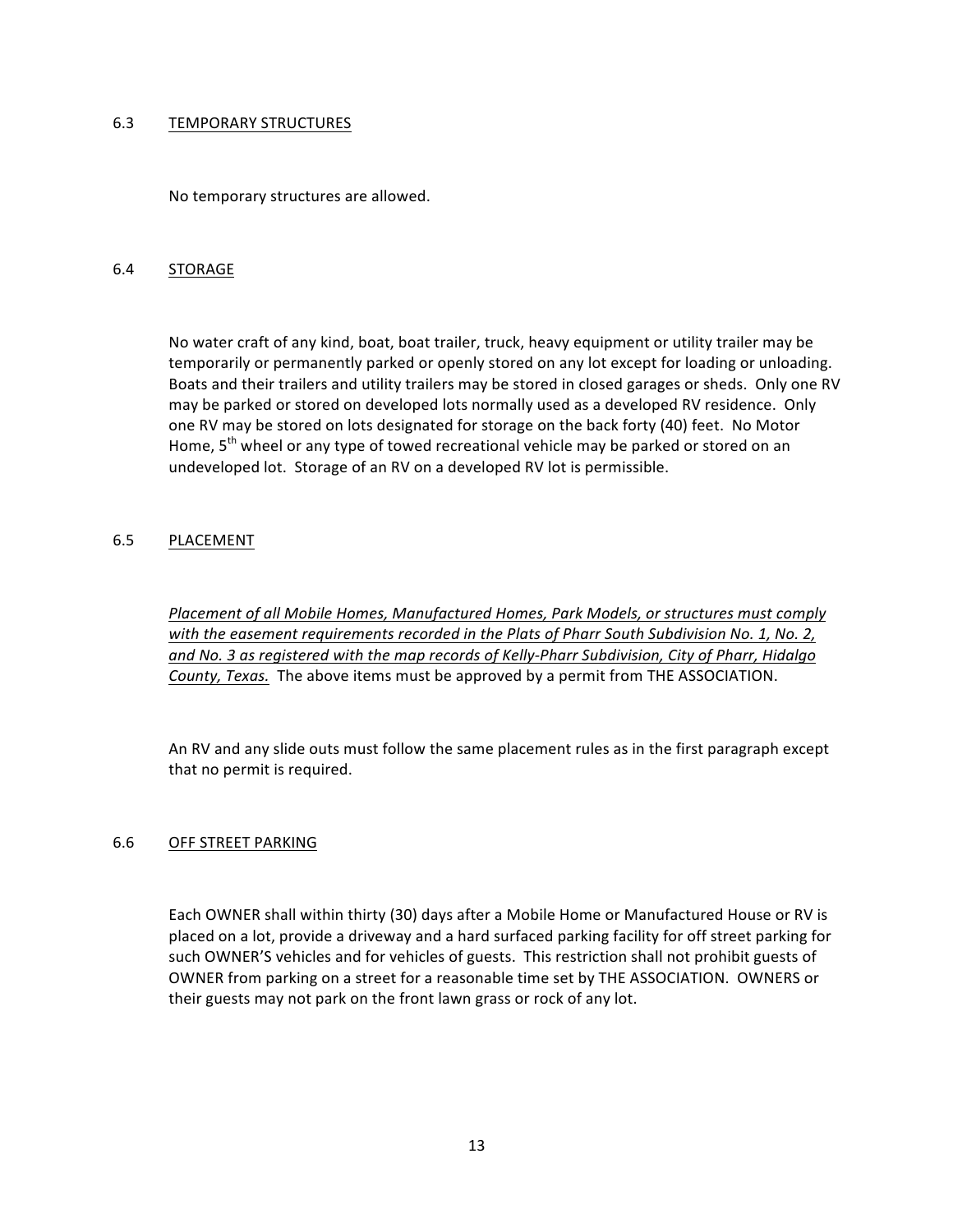# 6.7 NUISANCES

No noxious or offensive activity shall be carried on upon any lot, or the COMMON AREA, nor shall anything be done thereon which may be or may become an annoyance or nuisance to the other OWNERS or neighbors. No firearms shall be discharged, no repair work; dismantling or assembling of motor vehicles, boats, trailer or other machinery or equipment shall be permitted in any street, driveway or yard adjacent to a street, or in the COMMON AREA. Light tune-ups or "tinkering" is permitted on OWNERS driveway if not objectionable to neighbors.

## 6.8 SIGNS

No sign of any kind shall be displayed in public view, on any lot or structure except as follows:

(a) Owners desiring to sell their property may place their LOT number in the front window in red numbers on white background with a sign dimension of  $8\frac{1}{2}$  by 14 inches. Houses without front windows may have the sign affixed to the front of the building. Rent signs cannot be posted in this manner. Undeveloped lots may post the sign on the front of the lot upon a secure stake. Owner properties for sale or rent can also be posted on a bulletin board located in the recreational building. Occupant Name and State signs on the front of a building or lot are permitted. No For Sale signs may be posted on vehicles or RV's for sale. No Sale signs of any kind shall be posted or made visible from perimeter streets of the Subdivision.

# *(b) Signs advertising a political candidate, or ballot item, for an election.*

- 1. Must not be displayed more than 90 days before the date of election to which the *sign relates: or*
- 2. Must be removed before the 10<sup>th</sup> day after that election date.
- *3. Must be ground mounted.*
- *4. Limited to one sign for each candidate or ballot item.*
- 5. Must not contain roofing material, siding, paving materials, flora, balloons, lights or any other similar building, landscaping, or nonstandard decorative component.
- 6. Must not be attached in any way to plant material, traffic control devices, a light, a *trailer, a vehicle or any other existing structure or object.*
- *7.* Does not include the painting of architectural surfaces.
- *8. Does not threaten the public health or safety.*
- 9. Is not larger than four feet by six feet.
- 10. Does not violate a law.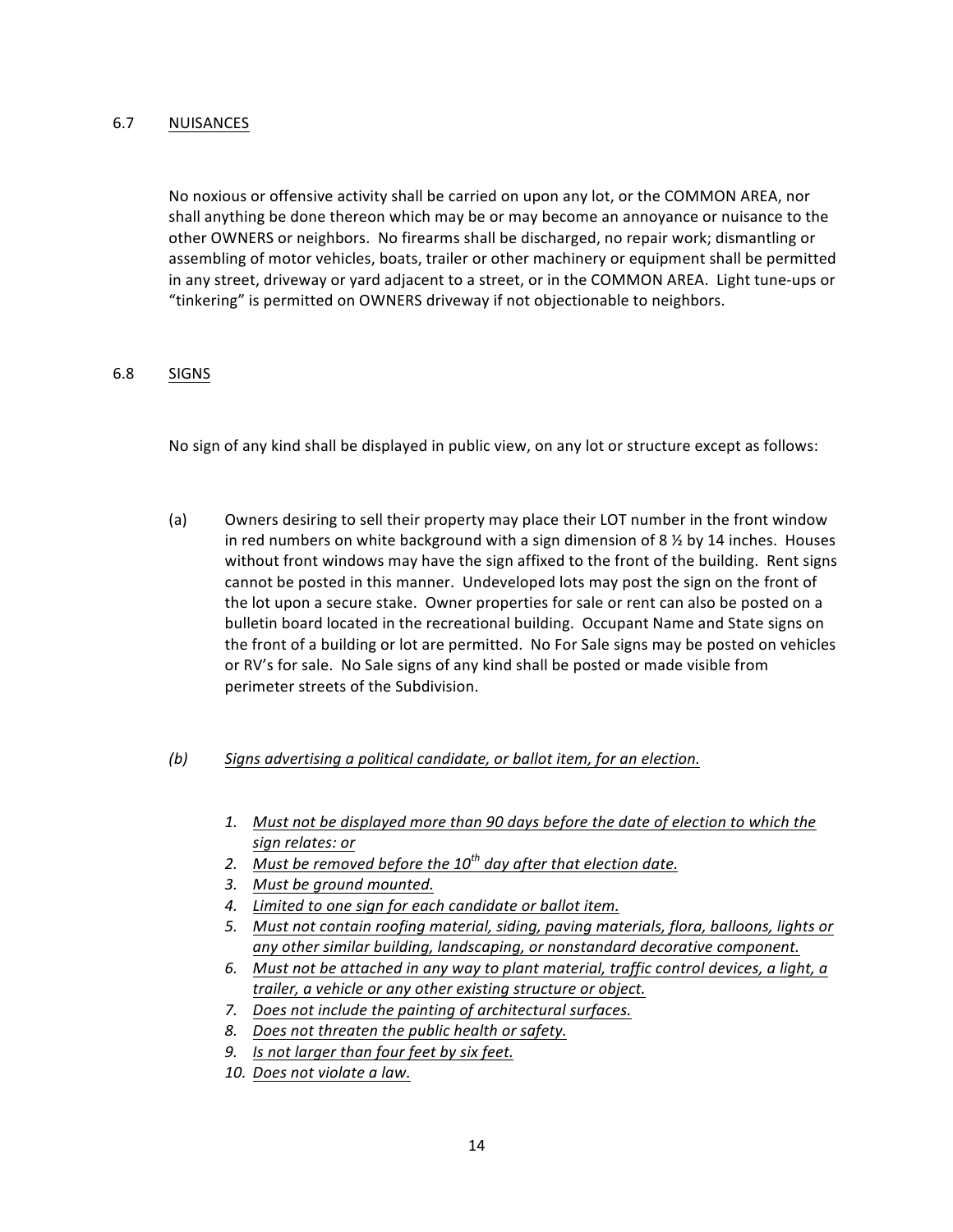- 11. Does not contain language, graphics or any display that would be offensive to the *ordinary person, or*
- 12. *Is not accompanied by music or other sounds or by streamers or is otherwise* distracting to motorist.
- *(c)* As may be amended from time to time in accordance with Section 202.009 of the Texas *Residential Property Owners Protection Act, of the Texas Property Code.*

## 6.9 SALE OF MERCHANDISE

Garage sales, yard sales and estate sales are prohibited as are real estate sales by auction. THE ASSOCIATION shall provide for sale opportunities in the recreational building, open to the public, to give owners an opportunity to sell personal merchandise for disposal. No merchandise for sale shall be displayed or advertised on any lot.

## 6.10 OIL AND MINING OPERATIONS

No gas or oil drilling, gas or oil development operations, oil refining, quarrying or mining operations of any kind shall be permitted upon or in any lot, nor shall oil wells, tanks, tunnels, mineral excavations or shafts be permitted upon or in any lot.

# 6.11 LIVESTOCK, POULTRY AND PETS

No animals, livestock, poultry, birds or reptiles of any kind shall be raised, bred, or kept on any lot, except that dogs, cats or other household pets, not to exceed a total of two (2) pets may be kept provided that they shall not become a nuisance and are not kept, bred or maintained for any commercial purposes. All pets are to be maintained and controlled as outlined in rules published by THE ASSOCIATION. All pets must be kept on a leash when not confined to owner's lot. Pets are not allowed in or upon the sidewalks or in any space within the COMMON AREA, excluding streets.

# 6.12 GARBAGE AND REFUSE DISPOSAL

No lot shall be used as a dumping ground for rubbish, junk, inoperative household appliances, and furniture or brush cuttings. Building material refuse must be disposed of by contractors or by the lot OWNER. Trash, garbage or other waste will be picked up by the City of Pharr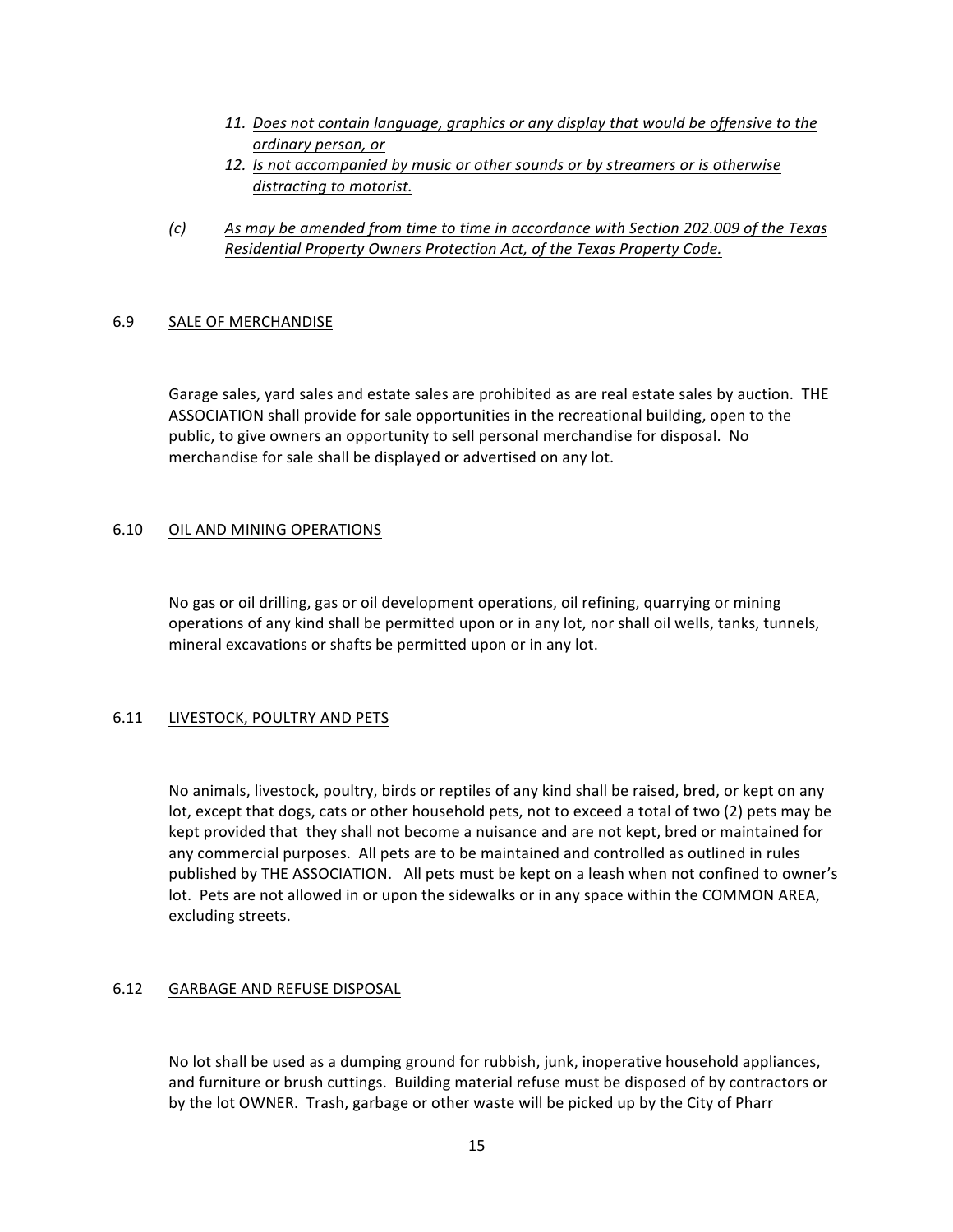according to their schedule and regulations. Violators will be subject to fines established by THE ASSOCIATION.

# 6.13 OBSTRUCTION OF SIGHT LINES

No fence, wall, or hedge, shall be built, or maintained nearer than ten (10) feet to the front curb line of any lot or side curb line on corner lots. An exception shall be made in the case of retaining walls of not over twelve (12) inches above the ground. No fence, wall or hedge or shrub planting which obstructs sight lines shall be placed OR permitted to remain on any corner lot. No mail box or newspaper box will be permitted within the COMMON AREA of any street.

## 6.14 OWNERS MAINTENANCE OF EQUIPMENT AND UTILITY LINES

The OWNER shall assure that the following equipment and utility lines located outside the Mobile Home or RV situated on OWNER'S lot are maintained and kept in repair:

- All sanitary sewer lines and connections
- All electric power service lines and conductors
- Water lines, unless located on Common Property
- Electric current breakers, natural gas, butane and/or similar fuel and power lines.

#### 6.15 OWNER'S MAINTENANCE OF YARD

The OWNER shall keep and maintain his yard (including the area between the lot line and the curb), all space at the front and rear of the lot in good condition with evidence of a kept yard. Yards consisting of voluntary weeds or base areas are not permitted. Grass yards will be kept cut and not allow an excess amount of weeds or undergrowth to grow on the lot. In the event the OWNER fails to keep this condition and covenant THE ASSOCIATION is authorized to have the grass or weeds cut on the OWNER'S yard and the OWNER agrees to reimburse THE ASSOCIATION for the cost thereof. This application applies to yards covered with rock. The OWNER shall additionally, promptly remove any debris, trash or residue from the lot that was caused by a storm or fire.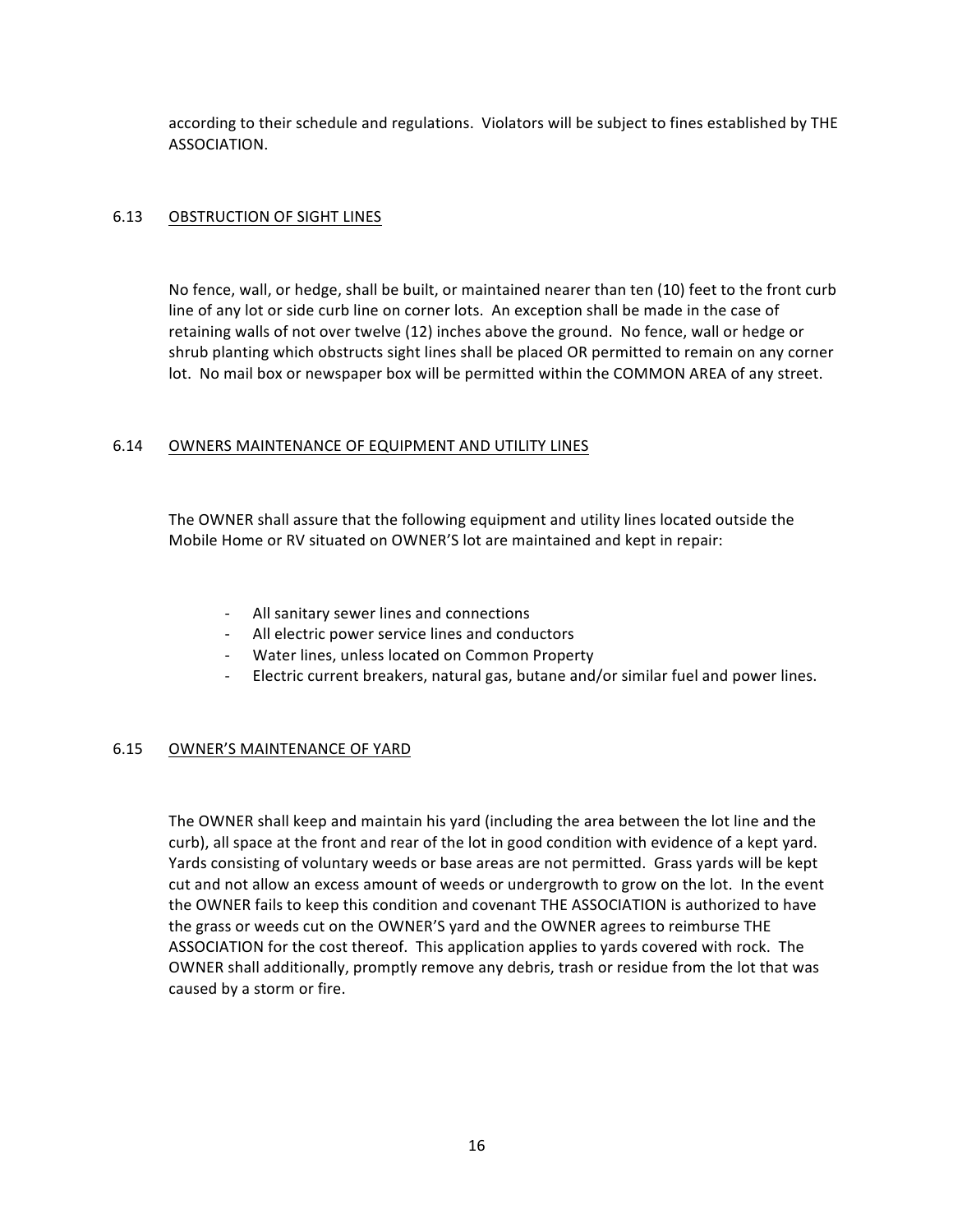#### 6.16 OWNER'S MAINTENANCE OF MOBILE HOME AND ACCESSORY BUILDINGS

All Mobile Homes, Manufactured Homes or Park Models shall have skirting installed within thirty (30) days after the unit is placed on the lot, and the *bottom edge of the unit must be in accordance with manufacturers' recommendations.* The OWNER shall maintain and keep in good repair and condition the Mobile Home, Manufactured Home, Park Model or RV and any and all accessory buildings, or structures appurtenant thereto, and further agrees to promptly repair any damage to the Mobile Home, RV, or such structures, caused by storms, hail, fire or other acts of God, or which may be caused from general wear and tear.

#### 6.17 INFRINGEMENT

An OWNER shall do no act, nor any work that will impair the structural soundness or integrity of another Mobile Home, Manufactured House, Park Model or RV or impair any easement or hereditament, nor do any act nor allow any condition to exist which will adversely affect the other units heretofore mentioned to their OWNERS.

#### **ARTICLE VII**

#### **EASEMENTS**

#### 7.1 CONSTRUCTION

Each lot and the COMMON AREA shall be subject to an easement for encroachments created by construction, settling and overhangs of utility lines, streets, common area improvements and the like, as designed or constructed by THE ASSOCIATION. A valid easement for said encroachments and for the maintenance of the same, so long as it stands, shall and does exist.

#### 7.2 UTILITY, EMERGENCY AND ASSOCIATION

There is hereby created a blanket easement upon, across, over and under all of the properties for ingress, egress, installation, replacing, repairing and maintaining all utilities, including but not limited to water, sewer, gas, telephones and electricity. By virtue of this easement, it shall be expressly permissible for the providing electric and/or Telephone Company to erect and maintain the necessary poles and other necessary equipment on said property and to affix and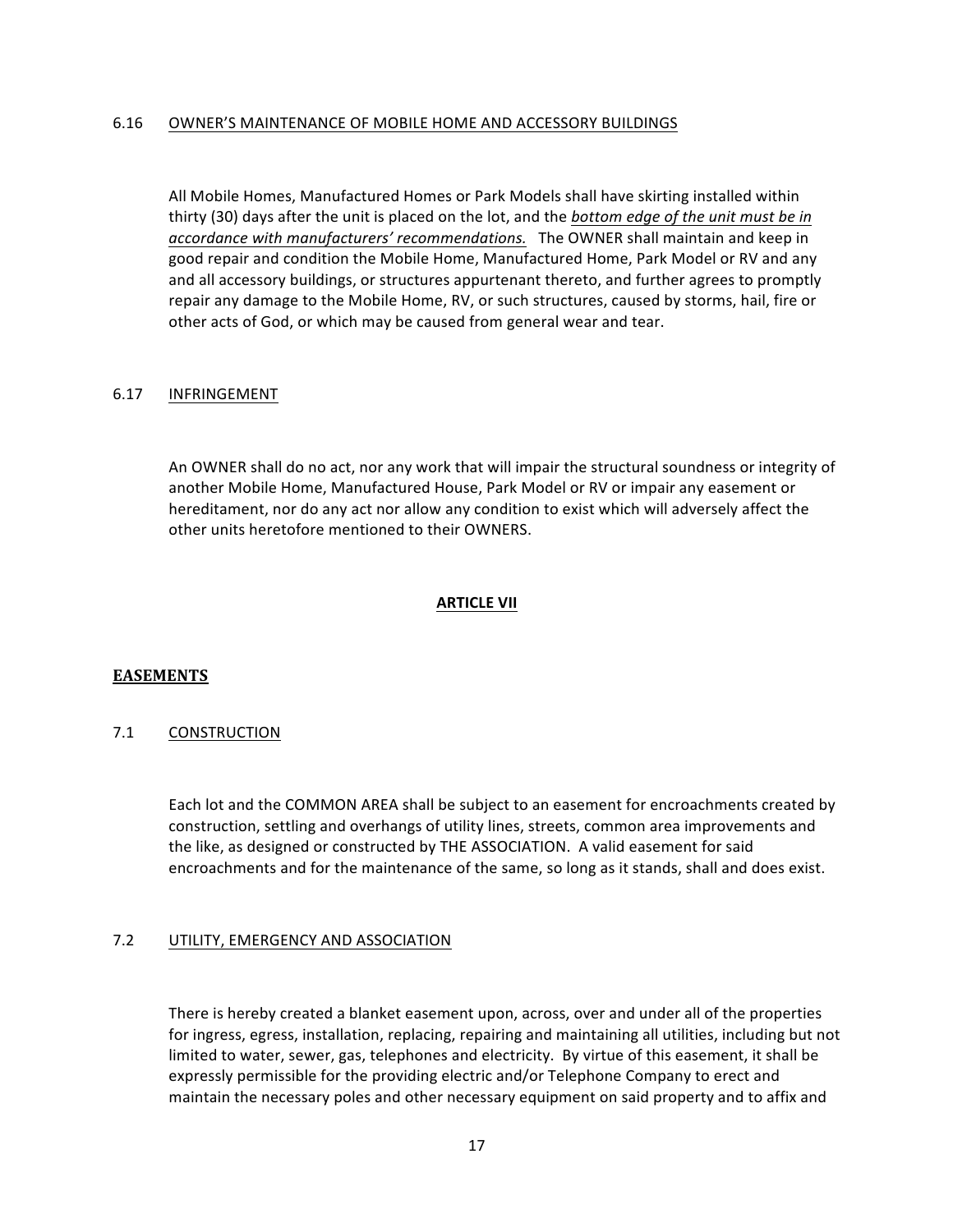maintain electrical and/or telephone wires, circuits and conduits on, above, across and under the properties. An easement is further granted to all police, fire protection, ambulance, garbage and trash collector pickup vehicles and all similar persons to enter upon the COMMON AREA in the performance of their duties. Notwithstanding anything to the contrary contained in this paragraph, no sewers, electrical lines, water lines, or other utilities may be installed or relocated on the properties except as initially programmed and approved by THE ASSOCIATION or thereafter approved by THE ASSOCIATION. Should any utility furnishing a service covered by the general easement herein provided request a specific easement by separate recordable document, ASSOCIATION shall have the right to grant such easement without conflicting with the terms thereof. The easements provided for in this article shall in no way affect any other recorded easement on said premises.

# **ARTICLE VIII**

# **MANAGEMENT OF SUBDIVISION**

- 8.1 THE ASSOCIATION shall have the responsibility and authority to prescribe Rules and Regulations covering use of the COMMON AREAS, streets, utilities and any other portions of the Subdivision including the perimeter fence. THE ASSOCIATION shall have authority to establish fines for violation of any of these Covenants or published rules. Fines should be sufficiently punitive to promote adherence to the covenants, bylaws and published rules. Any unpaid fines will be adjudicated the same as unpaid dues.
- 8.2 When the PROPERTY OWNERS ASSOCIATION assumed management of the Subdivision from CUMMINGS AND PERRY, a Texas Corporation, BY-LAWS were formed and adopted to be followed in the management of THE ASSOCIATION. The affairs of this ASSOCIATION shall be managed by a board of nine (9) Directors, who must be members of THE ASSOCIATION. These BY-LAWS, as amended, are declared to be in full force.

## 8.3 INSURANCE

- (a) ASSOCIATION will obtain and continue in effect blanket property insurance to insure the buildings and structures in the COMMON AREA and THE ASSOCIATION against risks of loss or damage by fire and other hazards as are covered under standard extended coverage provisions and said insurance may include coverage against vandalism.
- (b) ASSOCIATION will obtain comprehensive public liability insurance in such limits as it shall deem desirable, insuring THE ASSOCIATION, agent, and employees, Members of the Board of Directors and each OWNER, from and against liability in connection with the COMMON AREA.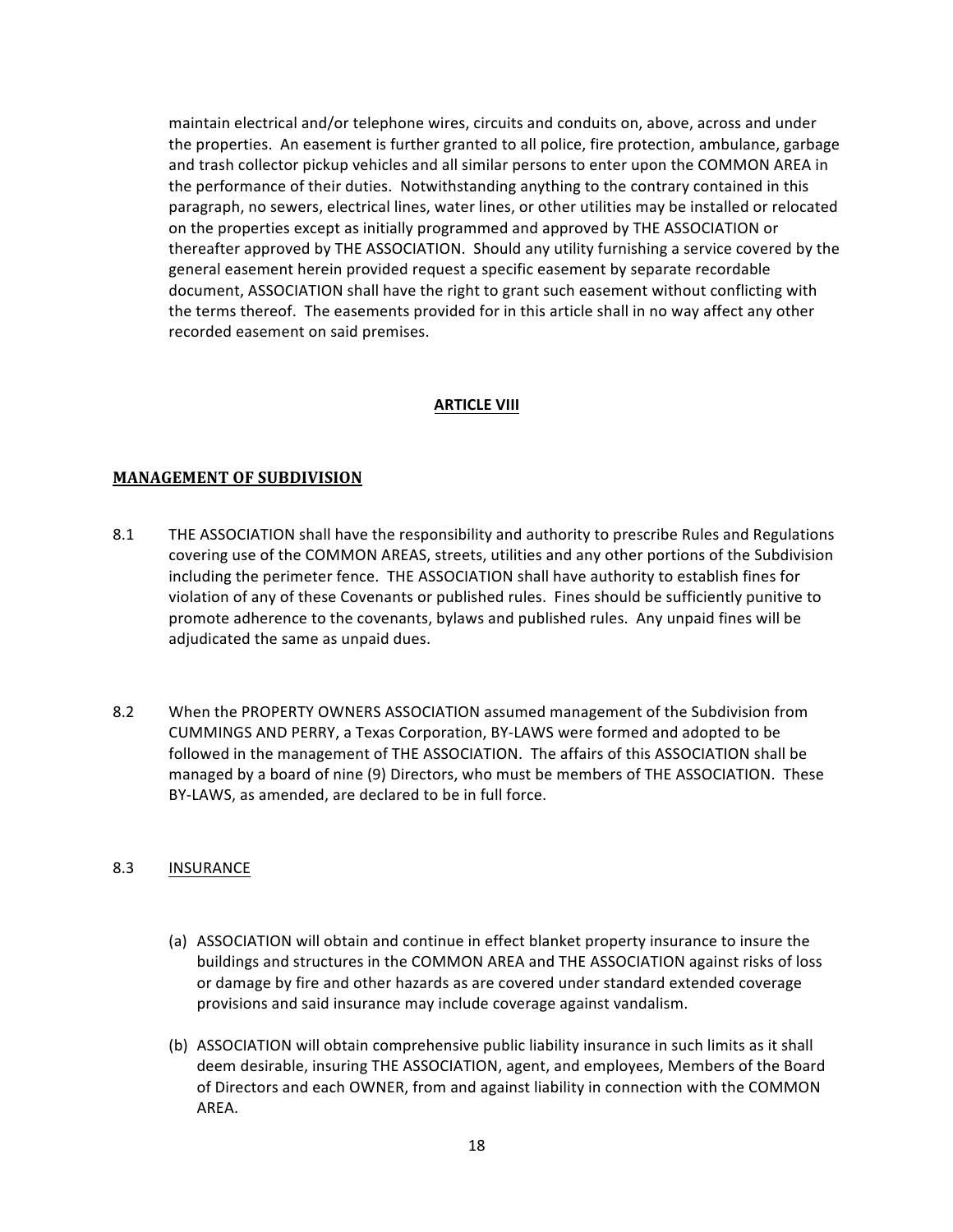(c) Each OWNER shall be responsible at his own expense and cost for his own personal insurance on the Mobile Home, Manufactured House or RV, any garage, shed, utility building and any additions and improvements including decorations, furnishings, personal property therein, and personal liability.

#### **ARTICLE IX**

## **GENERAL PROVISIONS**

## 9.1 ENFORCEMENT

THE ASSOCIATION, or any OWNER, shall have the right to enforce by a proceeding at law or in equity, all restrictions, conditions, covenants, reservations, liens, and charges now or hereafter imposed by the provisions of this Declaration. Failure by THE ASSOCIATION or by any OWNER to enforce any covenant or restriction herein contained shall in no event be deemed a waiver of the right to do so thereafter.

## 9.2 SEVERABILITY

Invalidation of any one of these covenants or restrictions by judgment or court order shall in no way affect any other provisions that shall remain in full force and effect.

#### 9.3 AMENDMENT

The covenants and restrictions of this Declaration shall run with and bind the land for a term of twenty (20) years from the date of filing of this Declaration, after which said covenants shall be automatically extended in successive period of ten (10) years. This Declaration may be amended by an instrument signed by the Owners of not less than sixty-five percent (65%) of the lots. This Amended and Restated Declaration shall be effective on the date of recording in the Official Records of Hidalgo County, Texas. All members will be furnished with a copy of this instrument.